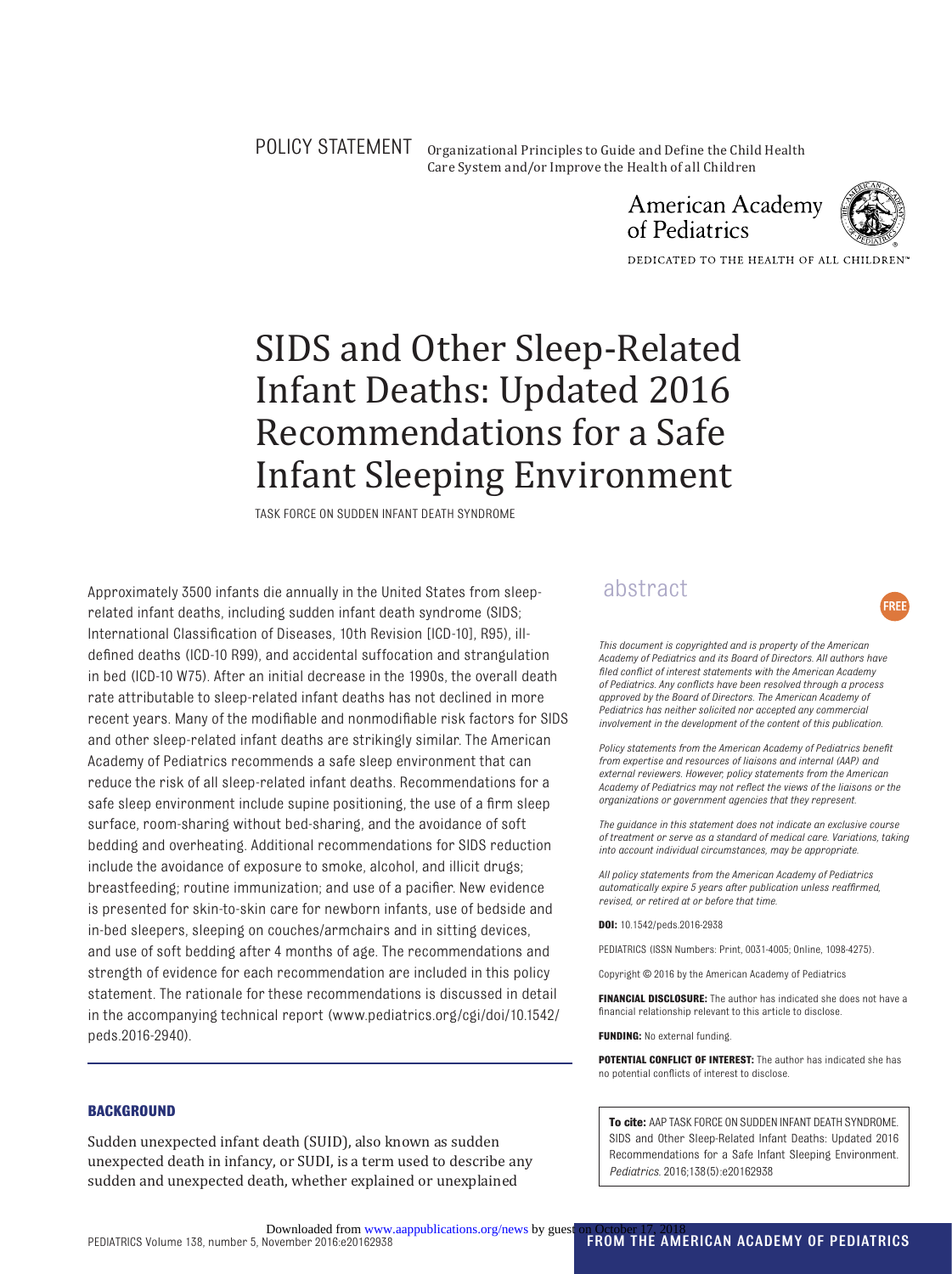#### **TABLE 1** Definitions of Terms

Bed-sharing: Parent(s) and infant sleeping together on any surface (bed, couch, chair).

Caregivers: Throughout the document, "parents" are used, but this term is meant to indicate any infant caregivers.

Cosleeping: This term is commonly used, but the task force finds it confusing, and it is not used in this document. When used, authors need to make clear whether they are referring to sleeping in close proximity (which does not necessarily entail bed-sharing) or bed-sharing.

Room-sharing: Parent(s) and infant sleeping in the same room on separate surfaces. Sleep-related infant death: SUID that occurs during an observed or unobserved sleep period.

Sudden infant death syndrome (SIDS): Cause assigned to infant deaths that cannot be explained after a thorough case investigation, including a scene investigation, autopsy, and review of the clinical history<sup>1</sup>

Sudden unexpected infant death (SUID), or sudden unexpected death in infancy (SUDI): A sudden and unexpected death, whether explained or unexplained (including SIDS), occurring during infancy.

#### **TABLE 2** Summary of Recommendations With Strength of Recommendation

#### A-level recommendations

Back to sleep for every sleep.

Use a firm sleep surface.

Breastfeeding is recommended.

Room-sharing with the infant on a separate sleep surface is recommended.

Keep soft objects and loose bedding away from the infant's sleep area.

Consider offering a pacifier at naptime and bedtime.

Avoid smoke exposure during pregnancy and after birth.

Avoid alcohol and illicit drug use during pregnancy and after birth.

Avoid overheating.

Pregnant women should seek and obtain regular prenatal care.

Infants should be immunized in accordance with AAP and CDC recommendations.

Do not use home cardiorespiratory monitors as a strategy to reduce the risk of SIDS.

 Health care providers, staff in newborn nurseries and NICUs, and child care providers should endorse and model the SIDS risk-reduction recommendations from birth.

 Media and manufacturers should follow safe sleep guidelines in their messaging and advertising. Continue the "Safe to Sleep" campaign, focusing on ways to reduce the risk of all sleep-related infant deaths, including SIDS, suffocation, and other unintentional deaths. Pediatricians and other primary care providers should actively participate in this campaign.

B-level recommendations

 Avoid the use of commercial devices that are inconsistent with safe sleep recommendations. Supervised, awake tummy time is recommended to facilitate development and to minimize development of positional plagiocephaly.

C-level recommendations

 Continue research and surveillance on the risk factors, causes, and pathophysiologic mechanisms of SIDS and other sleep-related infant deaths, with the ultimate goal of eliminating these deaths entirely.

There is no evidence to recommend swaddling as a strategy to reduce the risk of SIDS.

The following levels are based on the Strength-of-Recommendation Taxonomy (SORT) for the assignment of letter grades to each of its recommendations (A, B, or C).<sup>2</sup> Level A: There is good-quality patient-oriented evidence. Level B: There is inconsistent or limited-quality patient-oriented evidence. Level C: The recommendation is based on consensus, diseaseoriented evidence, usual practice, expert opinion, or case series for studies of diagnosis, treatment, prevention, or screening. Note: "patient-oriented evidence" measures outcomes that matter to patients: morbidity, mortality, symptom improvement, cost reduction, and quality of life; "disease-oriented evidence" measures immediate, physiologic, or surrogate end points that may or may not reflect improvements in patient outcomes (eg, blood pressure, blood chemistry, physiologic function, pathologic findings). CDC, Centers for Disease Control and Prevention.

(including sudden infant death syndrome [SIDS] and ill-defined deaths), occurring during infancy. After case investigation, SUID can be attributed to suffocation, asphyxia, entrapment, infection, ingestions, metabolic diseases, arrhythmiaassociated cardiac channelopathies, and trauma (unintentional or

nonaccidental). SIDS is a subcategory of SUID and is a cause assigned to infant deaths that cannot be explained after a thorough case investigation, including a scene investigation, autopsy, and review of the clinical history.<sup>1</sup> (See Table 1 for definitions of terms.) The distinction between SIDS and other

SUIDs, particularly those that occur during an unobserved sleep period (sleep-related infant deaths), such as unintentional suffocation, is challenging, cannot be determined by autopsy alone, and may remain unresolved after a full case investigation. Many of the modifiable and nonmodifiable risk factors for SIDS and suffocation are strikingly similar. This document focuses on the subset of SUIDs that occur during sleep.

The recommendations outlined herein were developed to reduce the risk of SIDS and sleeprelated suffocation, asphyxia, and entrapment among infants in the general population. As defined by epidemiologists, risk refers to the probability that an outcome will occur given the presence of a particular factor or set of factors. Although all 19 recommendations are intended for all who care for infants, the last 4 recommendations also are directed toward health policy makers, researchers, and professionals who care for or work on behalf of infants. In addition, because certain behaviors, such as smoking, can increase risk for the infant, some recommendations are directed toward women who are pregnant or may become pregnant in the near future.

 Table 2 summarizes each recommendation and provides the strength of the recommendation, which is based on the Strength-of-Recommendation Taxonomy.<sup>2</sup> It should be noted that there are no randomized controlled trials with regard to SIDS and other sleeprelated deaths; instead, case-control studies are the standard.

The recommendations are based on epidemiologic studies that include infants up to 1 year of age. Therefore, recommendations for sleep position and the sleep environment, unless otherwise specified, are for the first year after birth. The evidencebased recommendations that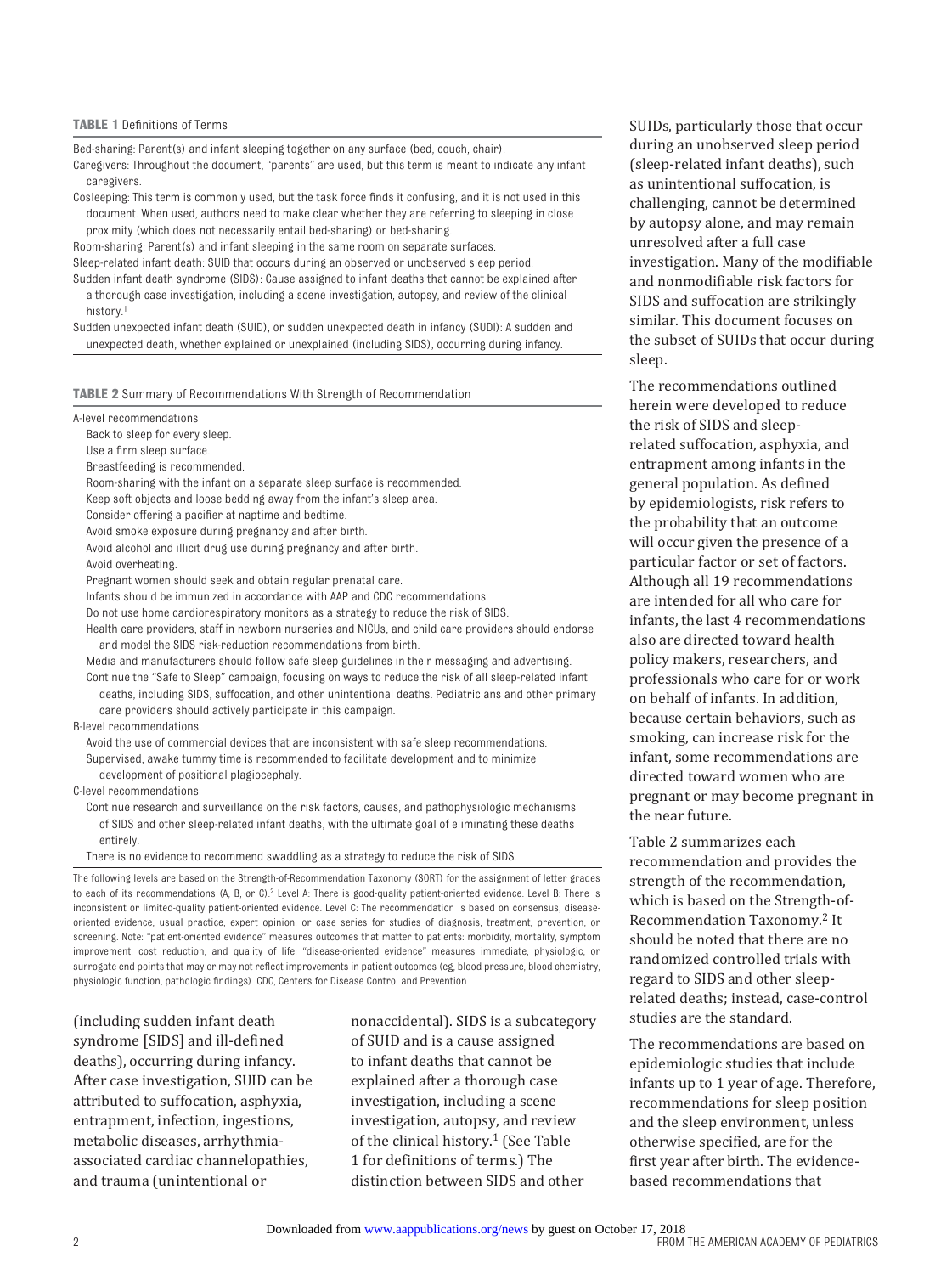follow are provided to guide health care providers in conversations with parents and others who care for infants. Health care providers are encouraged to have open and nonjudgmental conversations with families about their sleep practices. Individual medical conditions may warrant that a health care provider recommend otherwise after weighing the relative risks and benefits.

For the background literature review and data analyses on which this policy statement and recommendations are based, refer to the accompanying technical report, "SIDS and Other Sleep-Related Infant Deaths: Evidence Base for 2016 Updated Recommendations for a Safe Infant Sleeping Environment," available in the electronic pages of this issue (www.pediatrics.org/cgi/ doi/10.1542/peds.2016-2940).<sup>3</sup>

#### **RECOMMENDATIONS TO REDUCE THE RISK OF SIDS AND OTHER SLEEP-RELATED INFANT DEATHS**

1. **Back to sleep for every sleep.**

To reduce the risk of SIDS, infants should be placed for sleep in a supine position (wholly on the back) for every sleep by every caregiver until the child reaches 1 year of age. $4-8$ Side sleeping is not safe and is not advised.<sup>5,7</sup>

The supine sleep position does not increase the risk of choking and aspiration in infants, even those with gastroesophageal reflux, because infants have airway anatomy and mechanisms that protect against aspiration.<sup>9,10</sup> The American Academy of Pediatrics (AAP) concurs with the North American Society for Pediatric Gastroenterology and Nutrition that "the risk of SIDS outweighs the benefit of prone or lateral sleep position on GER [gastroesophageal reflux]; therefore, in most infants from birth to 12 months of age, supine positioning during sleep is recommended. …Therefore, prone positioning is acceptable if the infant

is observed and awake, particularly in the postprandial period, but prone positioning during sleep can only be considered in infants with certain upper airway disorders in which the risk of death from GERD [gastroesophageal reflux disease] may outweigh the risk of SIDS."<sup>11</sup> Examples of such upper airway disorders are those in which airway-protective mechanisms are impaired, including infants with anatomic abnormalities, such as type 3 or 4 laryngeal clefts, who have not undergone antireflux surgery. There is no evidence to suggest that infants receiving nasogastric or orogastric feeds are at an increased risk of aspiration if placed in the supine position. Elevating the head of the infant's crib is ineffective in reducing gastroesophageal reflux 12 and is not recommended; in addition, elevating the head of the crib may result in the infant sliding to the foot of the crib into a position that may compromise respiration.

Preterm infants should be placed supine as soon as possible. Preterm infants are at increased risk of  $SIDS<sub>13,14</sub>$  and the association between prone sleep position and SIDS among low birth weight and preterm infants is equal to, or perhaps even stronger than, the association among those born at term.<sup>15</sup> The task force concurs with the AAP Committee on Fetus and Newborn that "preterm infants should be placed supine for sleeping, just as term infants should, and the parents of preterm infants should be counseled about the importance of supine sleeping in preventing SIDS. Hospitalized preterm infants should be kept predominantly in the supine position, at least from the postmenstrual age of 32 weeks onward, so that they become acclimated to supine sleeping before discharge."<sup>16</sup> NICU personnel should endorse safe sleeping guidelines with parents of infants from the time of admission to the NICU.

As stated in the AAP clinical report, "skin-to-skin care is recommended for all mothers and newborns, regardless of feeding or delivery method, immediately following birth (as soon as the mother is medically stable, awake, and able to respond to her newborn), and to continue for at least an hour."<sup>17</sup> Thereafter, or when the mother needs to sleep or take care of other needs, infants should be placed supine in a bassinet. There is no evidence that placing infants on their side during the first few hours after delivery promotes clearance of amniotic fluid and decreases the risk of aspiration. Infants in the newborn nursery and infants who are rooming in with their parents should be placed in the supine position as soon as they are ready to be placed in the bassinet.

Although data to make specific recommendations as to when it is safe for infants to sleep in the prone or side position are lacking, studies establishing prone and side sleeping as risk factors for SIDS include infants up to 1 year of age. Therefore, the best evidence suggests that infants should continue to be placed supine until 1 year of age. Once an infant can roll from supine to prone and from prone to supine, the infant can be allowed to remain in the sleep position that he or she assumes. Because rolling into soft bedding is an important risk factor for SUID after 3 months of age,<sup>18</sup> parents and caregivers should continue to keep the infant's sleep environment clear of soft or loose bedding.

#### 2. **Use a firm sleep surface.**

Infants should be placed on a firm sleep surface (eg, mattress in a safety-approved crib) covered by a fitted sheet with no other bedding or soft objects to reduce the risk of SIDS and suffocation.

A firm surface maintains its shape and will not indent or conform to the shape of the infant's head when the infant is placed on the surface.

PEDIATRICS Volume 138 , number 5 , November 2016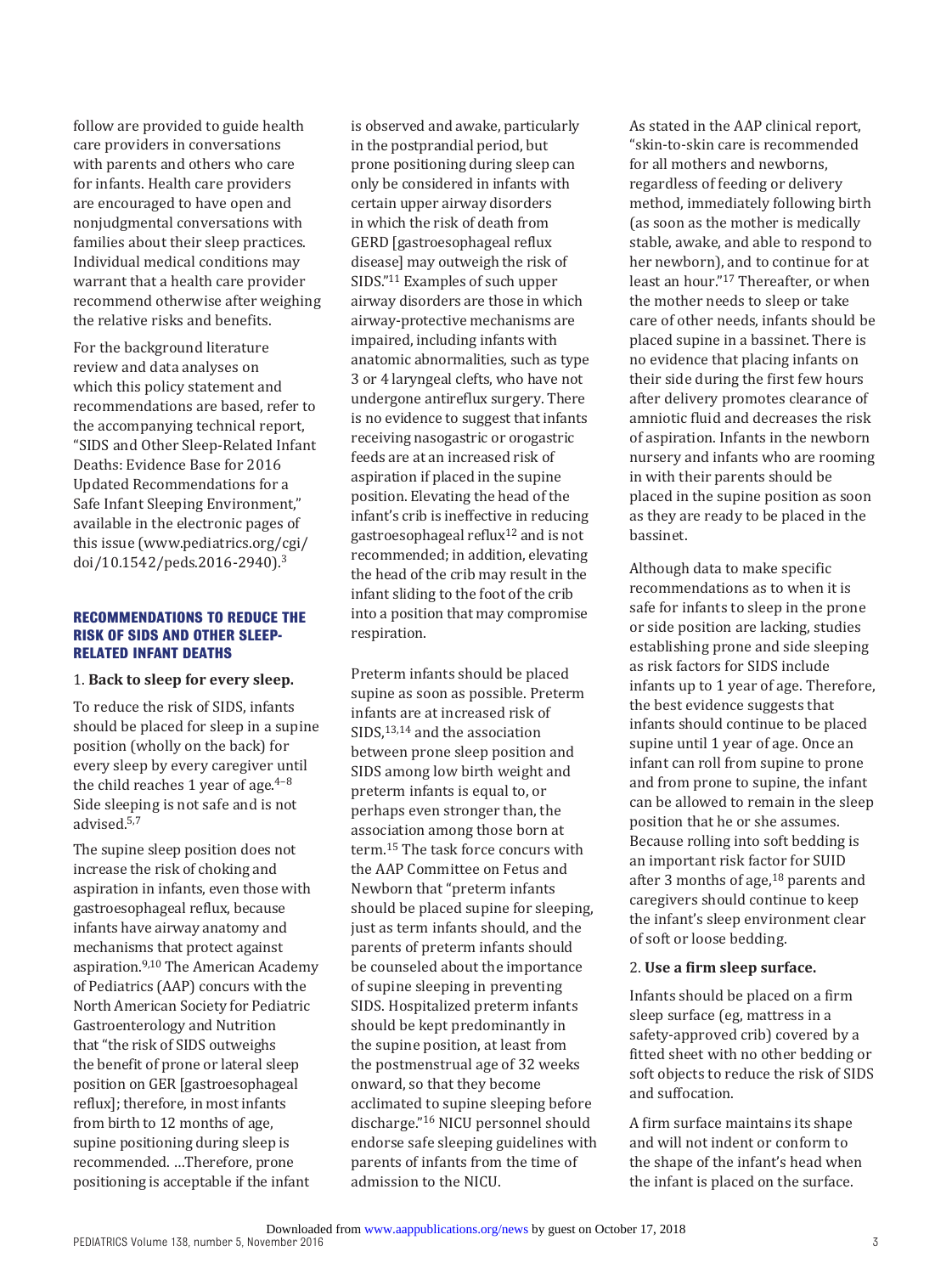Soft mattresses, including those made from memory foam, could create a pocket (or indentation) and increase the chance of rebreathing or suffocation if the infant is placed in or rolls over to the prone position.<sup>19,20</sup>

A crib, bassinet, portable crib, or play yard that conforms to the safety standards of the Consumer Product Safety Commission (CPSC), including those for slat spacing less than 2-3/8 inches, snugly fitting and firm mattresses, and no drop sides, is recommended.<sup>21</sup> In addition, parents and providers should check to make sure that the product has not been recalled. This is particularly important for used cribs. Cribs with missing hardware should not be used, nor should the parent or provider attempt to fix broken components of a crib, because many deaths are associated with cribs that are broken or with missing parts (including those that have presumably been fixed). Local organizations throughout the United States can help to provide low-cost or free cribs or play yards for families with financial constraints.

Bedside sleepers are attached to the side of the parental bed. The CPSC has published safety standards for these products,<sup>22</sup> and they may be considered by some parents as an option. However, there are no CPSC safety standards for in-bed sleepers. The task force cannot make a recommendation for or against the use of either bedside sleepers or in-bed sleepers, because there have been no studies examining the association between these products and SIDS or unintentional injury and death, including suffocation.

Only mattresses designed for the specific product should be used. Mattresses should be firm and should maintain their shape even when the fitted sheet designated for that model is used, such that there are no gaps between the mattress and the wall of the crib, bassinet, portable crib, or play yard. Pillows or cushions

should not be used as substitutes for mattresses or in addition to a mattress. Mattress toppers, designed to make the sleep surface softer, should not be used for infants younger than 1 year.

There is no evidence that special crib mattresses and sleep surfaces that claim to reduce the chance of rebreathing carbon dioxide when the infant is in the prone position reduce the risk of SIDS. However, there is no disadvantage to the use of these mattresses if they meet the safety standards as described previously.

Soft materials or objects, such as pillows, quilts, comforters, or sheepskins, even if covered by a sheet, should not be placed under a sleeping infant. If a mattress cover to protect against wetness is used, it should be tightly fitting and thin.

Infants should not be placed for sleep on beds, because of the risk of entrapment and suffocation.<sup>23,24</sup> In addition, portable bed rails should not be used with infants, because of the risk of entrapment and strangulation.

The infant should sleep in an area free of hazards, such as dangling cords, electric wires, and windowcovering cords, because these may present a strangulation risk.

Sitting devices, such as car seats, strollers, swings, infant carriers, and infant slings, are not recommended for routine sleep in the hospital or at home, particularly for young infants. 25–30 Infants who are younger than 4 months are particularly at risk, because they may assume positions that can create a risk of suffocation or airway obstruction or may not be able to move out of a potentially asphyxiating situation. When infant slings and cloth carriers are used for carrying, it is important to ensure that the infant's head is up and above the fabric, the face is visible, and the nose and mouth are clear of obstructions. 31 After nursing, the infant should be repositioned

in the sling so that the head is up, is clear of fabric, and is not against the adult's body or the sling. If an infant falls asleep in a sitting device, he or she should be removed from the product and moved to a crib or other appropriate flat surface as soon as is safe and practical. Car seats and similar products are not stable on a crib mattress or other elevated surfaces. 32–36 Infants should not be left unattended in car seats and similar products, nor should they be placed or left in car seats and similar products with the straps unbuckled or partially buckled.<sup>30</sup>

#### 3. **Breastfeeding is recommended.**

Breastfeeding is associated with a reduced risk of SIDS. 37–39 Unless contraindicated, mothers should breastfeed exclusively or feed with expressed milk (ie, not offer any formula or other nonhuman milkbased supplements) for 6 months, in alignment with recommendations of the AAP.<sup>40</sup>

The protective effect of breastfeeding increases with exclusivity. 39 However, any breastfeeding has been shown to be more protective against SIDS than no breastfeeding.<sup>39</sup>

#### 4. **It is recommended that infants sleep in the parents' room, close to the parents' bed, but on a separate surface designed for infants, ideally for the first year of life, but at least for the first 6 months.**

There is evidence that sleeping in the parents' room but on a separate surface decreases the risk of SIDS by as much as  $50\%$ .<sup>6,8,41,42</sup> In addition, this arrangement is most likely to prevent suffocation, strangulation, and entrapment that may occur when the infant is sleeping in the adult bed.

The infant's crib, portable crib, play yard, or bassinet should be placed in the parents' bedroom until the child's first birthday. Although there is no specific evidence for moving an infant to his or her own room before 1 year of age, the first 6 months are particularly critical, because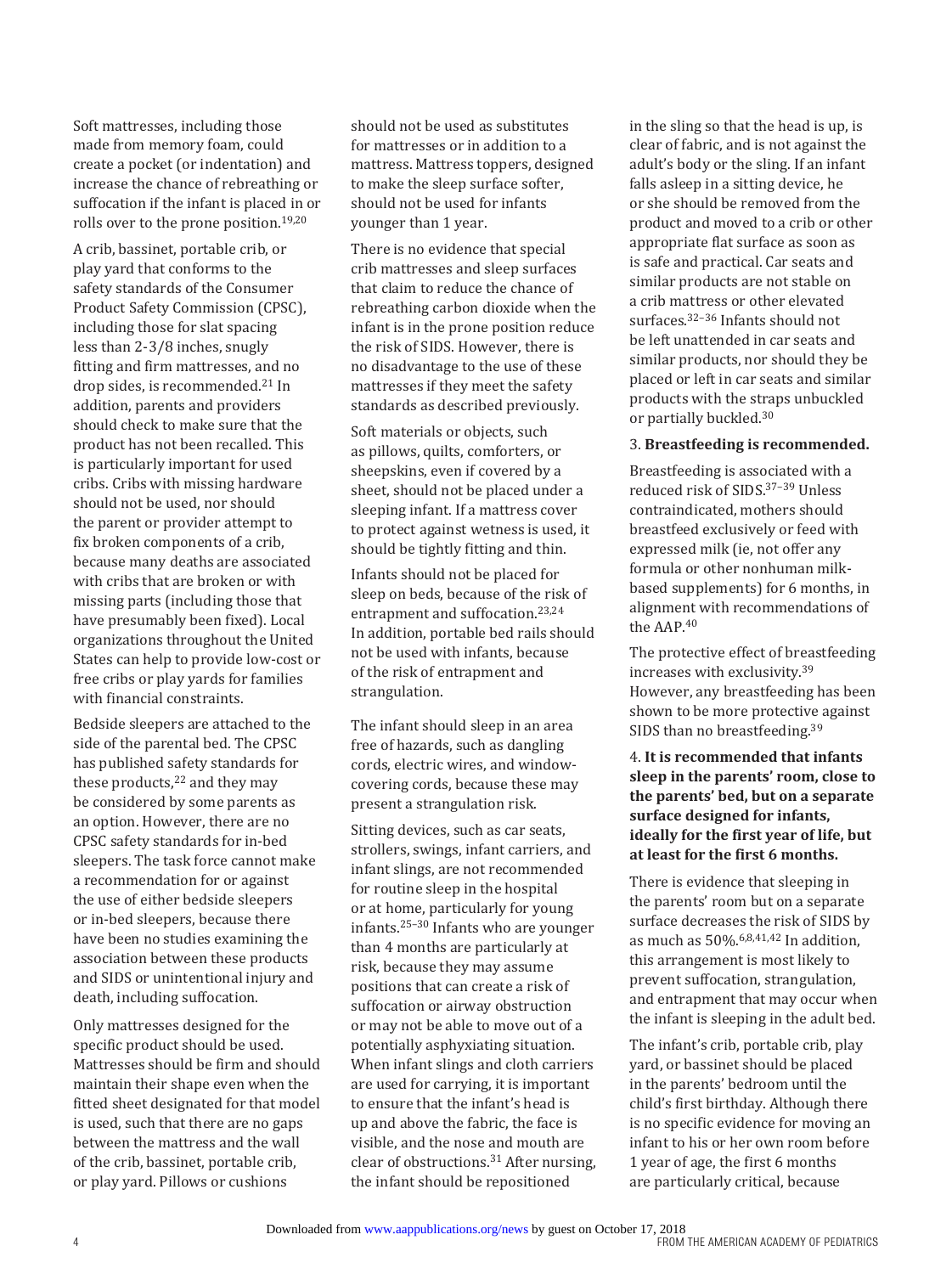the rates of SIDS and other sleeprelated deaths, particularly those occurring in bed-sharing situations, are highest in the first 6 months. Placing the crib close to the parents' bed so that the infant is within view and reach can facilitate feeding, comforting, and monitoring of the infant. Room-sharing reduces SIDS risk and removes the possibility of suffocation, strangulation, and entrapment that may occur when the infant is sleeping in the adult bed.

There is insufficient evidence to recommend for or against the use of devices promoted to make bedsharing "safe." There is no evidence that these devices reduce the risk of SIDS or suffocation or are safe. Some products designed for in-bed use (in-bed sleepers) are currently under study but results are not yet available. Bedside sleepers, which attach to the side of the parental bed and for which the CPSC has published standards,<sup>22</sup> may be considered by some parents as an option. There are no CPSC safety standards for in-bed sleepers. The task force cannot make a recommendation for or against the use of either bedside sleepers or in-bed sleepers, because there have been no studies examining the association between these products and SIDS or unintentional injury and death, including suffocation.

Infants who are brought into the bed for feeding or comforting should be returned to their own crib or bassinet when the parent is ready to return to sleep.<sup>7,43</sup>

Couches and armchairs are extremely dangerous places for infants. Sleeping on couches and armchairs places infants at extraordinarily high risk of infant death, including SIDS, 4,6,7,42,43 suffocation through entrapment or wedging between seat cushions, or overlay if another person is also sharing this surface.<sup>44</sup> Therefore, parents and other caregivers should be especially vigilant as to their wakefulness when feeding infants or lying with infants on these surfaces.

Infants should never be placed on a couch or armchair for sleep.

The safest place for an infant to sleep is on a separate sleep surface designed for infants close to the parents' bed. However, the AAP acknowledges that parents frequently fall asleep while feeding the infant. Evidence suggests that it is less hazardous to fall asleep with the infant in the adult bed than on a sofa or armchair, should the parent fall asleep. It is important to note that a large percentage of infants who die of SIDS are found with their head covered by bedding. Therefore, no pillows, sheets, blankets, or any other items that could obstruct infant breathing or cause overheating should be in the bed. Parents should also follow safe sleep recommendations outlined elsewhere in this statement. Because there is evidence that the risk of bed-sharing is higher with longer duration, if the parent falls asleep while feeding the infant in bed, the infant should be placed back on a separate sleep surface as soon as the parent awakens.

There are specific circumstances that, in case-control studies and case series, have been shown to substantially increase the risk of SIDS or unintentional injury or death while bed-sharing, and these should be avoided at all times:

- Bed-sharing with a term normalweight infant younger than 4 months  $6, 8, 42, 43, 45, 46$  and infants born preterm and/or with low birth weight, <sup>47</sup> regardless of parental smoking status. Even for breastfed infants, there is an increased risk of SIDS when bed-sharing if younger than 4 months. 48 This appears to be a particularly vulnerable time, so if parents choose to feed their infants younger than 4 months in bed, they should be especially vigilant to not fall asleep.
- Bed-sharing with a current smoker (even if he or she does not smoke in bed) or if the mother smoked during pregnancy.<sup>6,7,46,49,50</sup>
- Bed-sharing with someone who is impaired in his or her alertness or ability to arouse because of fatigue or use of sedating medications (eg, certain antidepressants, pain medications) or substances (eg, alcohol, illicit drugs). 8,48,51,52
- Bed-sharing with anyone who is not the infant's parent, including nonparental caregivers and other children. 4
- Bed-sharing on a soft surface, such as a waterbed, old mattress, sofa, couch, or armchair. 4,6,7,42,43
- Bed-sharing with soft bedding accessories, such as pillows or blankets. 4,53
- The safety and benefits of cobedding for twins and higherorder multiples have not been established. It is prudent to provide separate sleep surfaces and avoid cobedding for twins and higherorder multiples in the hospital and at home. 54

#### 5. **Keep soft objects and loose bedding away from the infant's sleep area to reduce the risk of SIDS, suffocation, entrapment, and strangulation.**

Soft objects,  $19,20,55-58$  such as pillows and pillow-like toys, quilts, comforters, sheepskins, and loose bedding,  $4, 7, 59-64$  such as blankets and nonfitted sheets, can obstruct an infant's nose and mouth. An obstructed airway can pose a risk of suffocation, entrapment, or SIDS.

Infant sleep clothing, such as a wearable blanket, is preferable to blankets and other coverings to keep the infant warm while reducing the chance of head covering or entrapment that could result from blanket use.

Bumper pads or similar products that attach to crib slats or sides were originally intended to prevent injury or death attributable to head entrapment. Cribs manufactured to newer standards have a narrower distance between slats to prevent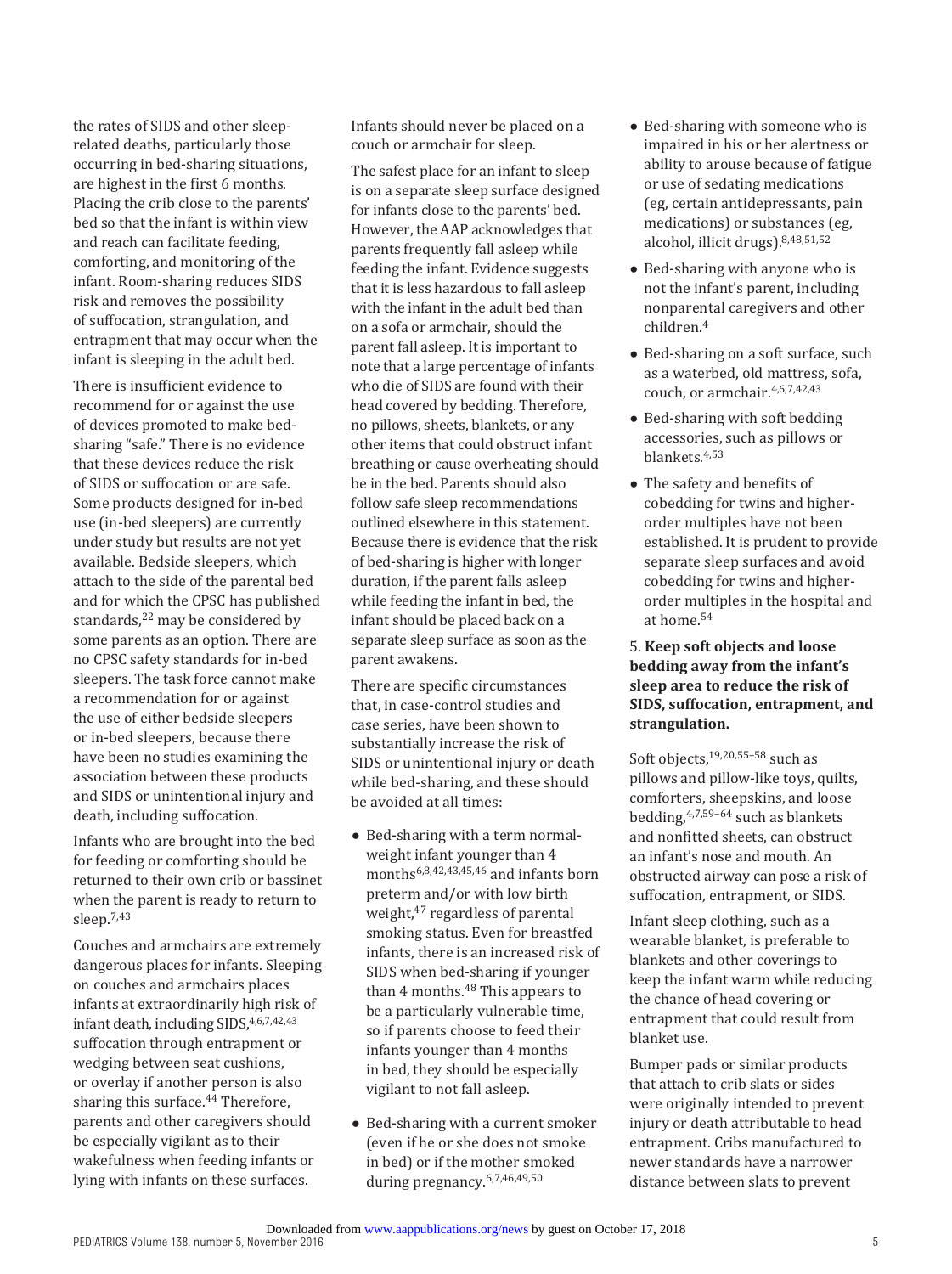head entrapment. Because bumper pads have been implicated as a factor contributing to deaths from suffocation, entrapment, and strangulation<sup>65,66</sup> and because they are not necessary to prevent head entrapment with new safety standards for crib slats, they are not recommended for infants.<sup>65,66</sup>

#### 6. **Consider offering a pacifier at nap time and bedtime.**

Although the mechanism is yet unclear, studies have reported a protective effect of pacifiers on the incidence of SIDS.<sup>67,68</sup> The protective effect of the pacifier is observed even if the pacifier falls out of the infant's mouth.<sup>69,70</sup>

The pacifier should be used when placing the infant for sleep. It does not need to be reinserted once the infant falls asleep. If the infant refuses the pacifier, he or she should not be forced to take it. In those cases, parents can try to offer the pacifier again when the infant is a little older.

Because of the risk of strangulation, pacifiers should not be hung around the infant's neck. Pacifiers that attach to infant clothing should not be used with sleeping infants.

Objects, such as stuffed toys and other items that may present a suffocation or choking risk, should not be attached to pacifiers.

For breastfed infants, pacifier introduction should be delayed until breastfeeding is firmly established. 40 Infants who are not being directly breastfed can begin pacifier use as soon as desired.

There is insufficient evidence that finger sucking is protective against SIDS.

#### 7. **Avoid smoke exposure during pregnancy and after birth.**

Both maternal smoking during pregnancy and smoke in the infant's environment after birth are major risk factors for SIDS.

Mothers should not smoke during pregnancy or after the infant's birth. 71–74

There should be no smoking near pregnant women or infants. Encourage families to set strict rules for smoke-free homes and cars and to eliminate secondhand tobacco smoke from all places in which children and other nonsmokers spend time.<sup>75,76</sup>

The risk of SIDS is particularly high when the infant bed-shares with an adult smoker, even when the adult does not smoke in bed.<sup>6,7,46,49,50,77</sup>

#### 8. **Avoid alcohol and illicit drug use during pregnancy and after birth.**

There is an increased risk of SIDS with prenatal and postnatal exposure to alcohol or illicit drug use.

Mothers should avoid alcohol and illicit drugs periconceptionally and during pregnancy.<sup>78-85</sup>

Parental alcohol and/or illicit drug use in combination with bed-sharing places the infant at particularly high risk of SIDS.<sup>8,51</sup>

#### 9. **Avoid overheating and head covering in infants.**

Although studies have shown an increased risk of SIDS with overheating, 86–89 the definition of overheating in these studies varies. Therefore, it is difficult to provide specific room temperature guidelines to avoid overheating.

In general, infants should be dressed appropriately for the environment, with no greater than 1 layer more than an adult would wear to be comfortable in that environment.

Parents and caregivers should evaluate the infant for signs of overheating, such as sweating or the infant's chest feeling hot to the touch.

Overbundling and covering of the face and head should be avoided.<sup>90</sup>

There is currently insufficient evidence to recommend the use of a fan as a SIDS risk-reduction strategy.

#### 10. **Pregnant women should obtain regular prenatal care.**

There is substantial epidemiologic evidence linking a lower risk of SIDS for infants whose mothers obtain

regular prenatal care. 71–74 Pregnant women should follow guidelines for frequency of prenatal visits.91

#### 11. **Infants should be immunized in accordance with recommendations of the AAP and Centers for Disease Control and Prevention.**

There is no evidence that there is a causal relationship between immunizations and SIDS. 92–95 Indeed, recent evidence suggests that vaccination may have a protective effect against SIDS.96–98

#### 12. **Avoid the use of commercial devices that are inconsistent with safe sleep recommendations.**

Be particularly wary of devices that claim to reduce the risk of SIDS. Examples include, but are not limited to, wedges and positioners and other devices placed in the adult bed for the purpose of positioning or separating the infant from others in the bed. Crib mattresses also have been developed to improve the dispersion of carbon dioxide in the event that the infant ends up in the prone position during sleep. Although data do not support the claim of carbon dioxide dispersion unless there is an active dispersal component, $99$  there is no harm in using these mattresses if they meet standard safety requirements. However, there is no evidence that any of these devices reduce the risk of SIDS. Importantly, the use of products claiming to increase sleep safety does not diminish the importance of following recommended safe sleep practices. Information about a specific product can be found on the CPSC Web site (www.cpsc.gov). The AAP concurs with the US Food and Drug Administration and the CPSC that manufacturers should not claim that a product or device protects against SIDS unless there is scientific evidence to that effect.

#### 13. **Do not use home cardiorespiratory monitors as a strategy to reduce the risk of SIDS.**

The use of cardiorespiratory monitors has not been documented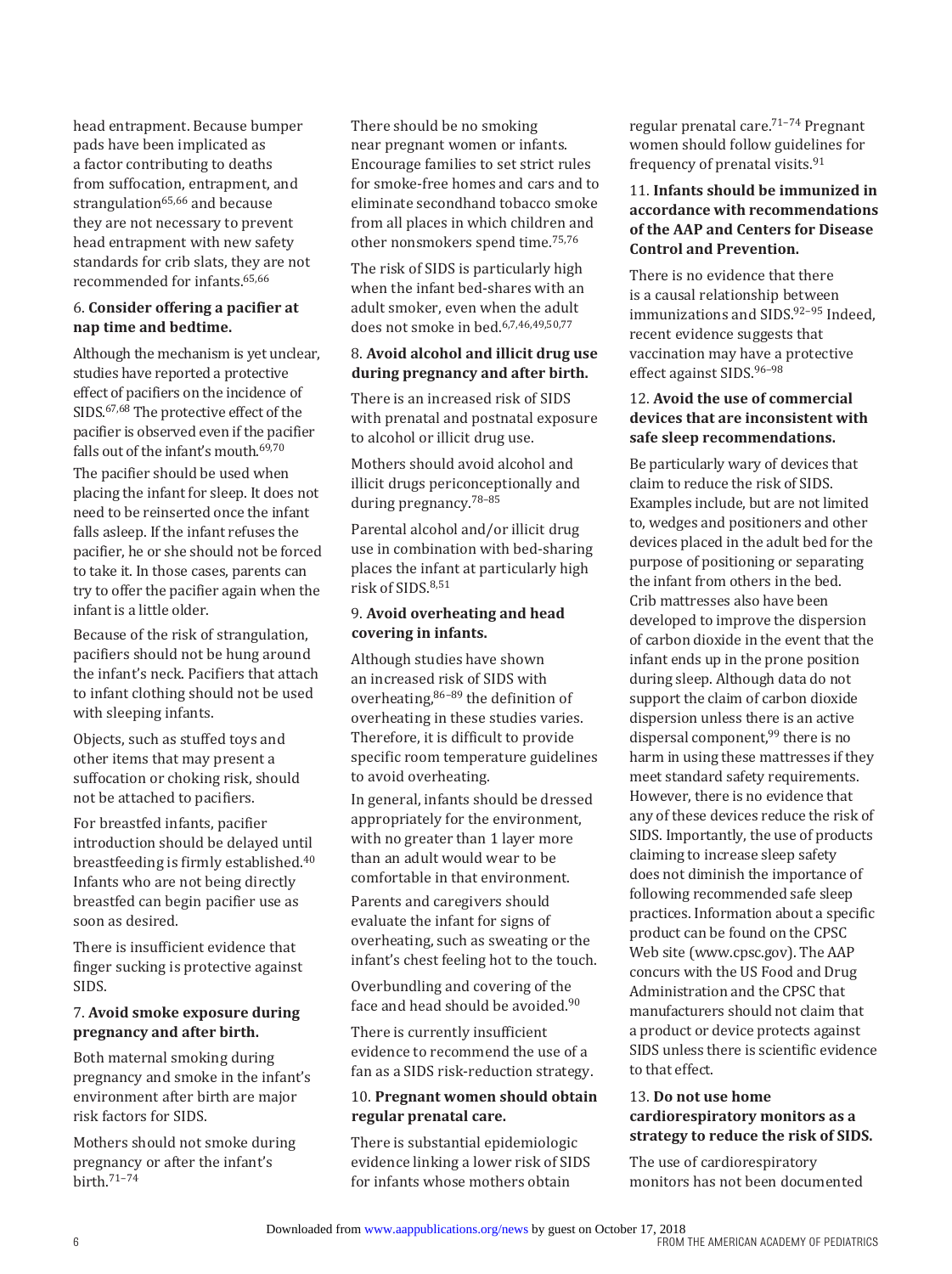to decrease the incidence of SIDS.<sup>100-103</sup> These devices are sometimes prescribed for use at home to detect apnea or bradycardia and, when pulse oximetry is used, decreases in oxyhemoglobin saturation for infants at risk of these conditions. In addition, routine in-hospital cardiorespiratory monitoring before discharge from the hospital has not been shown to detect infants at risk of SIDS. There are no data that other commercial devices that are designed to monitor infant vital signs reduce the risk of SIDS.

#### 14. **Supervised, awake tummy time is recommended to facilitate development and to minimize development of positional plagiocephaly.**

Although there are no data to make specific recommendations as to how often and how long it should be undertaken, the task force concurs with the AAP Committee on Practice and Ambulatory Medicine and Section on Neurologic Surgery that "a certain amount of prone positioning, or 'tummy time,' while the infant is awake and being observed is recommended to help prevent the development of flattening of the occiput and to facilitate development of the upper shoulder girdle strength necessary for timely attainment of certain motor milestones." 104

Diagnosis, management, and other prevention strategies for positional plagiocephaly, such as avoidance of excessive time in car seats and changing the infant's orientation in the crib, are discussed in detail in the AAP clinical report on positional skull deformities. 104

#### 15. **There is no evidence to recommend swaddling as a strategy to reduce the risk of SIDS.**

Swaddling, or wrapping the infant in a light blanket, is often used as a strategy to calm the infant and encourage the use of the supine position. There is a high risk of death if a swaddled infant is

placed in or rolls to the prone position. 88, 105, 106 If infants are swaddled, they should always be placed on the back. Swaddling should be snug around the chest but allow for ample room at the hips and knees to avoid exacerbation of hip dysplasia. When an infant exhibits signs of attempting to roll, swaddling should no longer be used.<sup>88,105,106</sup> There is no evidence with regard to SIDS risk related to the arms swaddled in or out. These decisions about swaddling should be made on an individual basis, depending on the physiologic needs of the infant.

#### 16. **Health care professionals, staff in newborn nurseries and NICUs, and child care providers should endorse and model the SIDS riskreduction recommendations from birth.**107–109

Staff in NICUs should model and implement all SIDS risk-reduction recommendations as soon as the infant is medically stable and well before anticipated discharge.

Staff in newborn nurseries should model and implement these recommendations beginning at birth and well before anticipated discharge.

All physicians, nurses, and other health care providers should receive education on safe infant sleep. Health care providers should screen for and recommend safe sleep practices at each visit for infants up to 1 year old. Families who do not have a safe sleep space for their infant should be provided with information about low-cost or free cribs or play yards.

Hospitals should ensure that hospital policies are consistent with updated safe sleep recommendations and that infant sleep spaces (bassinets, cribs) meet safe sleep standards.

All state regulatory agencies should require that child care providers receive education on safe infant sleep and implement safe sleep practices. It is preferable that they have written policies.

#### 17. **Media and manufacturers should follow safe sleep guidelines in their messaging and advertising.**

Media exposures (including movie, television, magazines, newspapers, and Web sites), manufacturer advertisements, and store displays affect individual behavior by influencing beliefs and attitudes.<sup>107,109</sup> Media and advertising messages contrary to safe sleep recommendations may create misinformation about safe sleep practices.<sup>110</sup>

18. **Continue the "Safe to Sleep" campaign, focusing on ways to reduce the risk of all sleep-related infant deaths, including SIDS, suffocation, and other unintentional deaths. Pediatricians and other primary care providers should actively participate in this campaign.**

Public education should continue for all who care for infants, including parents, child care providers, grandparents, foster parents, and babysitters, and should include strategies for overcoming barriers to behavior change.

The campaign should continue to have a special focus on the black and American Indian/Alaskan Native populations because of the higher incidence of SIDS and other sleeprelated infant deaths in these groups.

The campaign should specifically include strategies to increase breastfeeding while decreasing bed-sharing, and eliminating tobacco smoke exposure. The campaign should also highlight the circumstances that substantially increase the risk of SIDS or unintentional injury or death while bed-sharing, as listed previously.

These recommendations should be introduced before pregnancy and ideally in secondary school curricula to both males and females and incorporated into courses developed to train teenaged and adult babysitters. The importance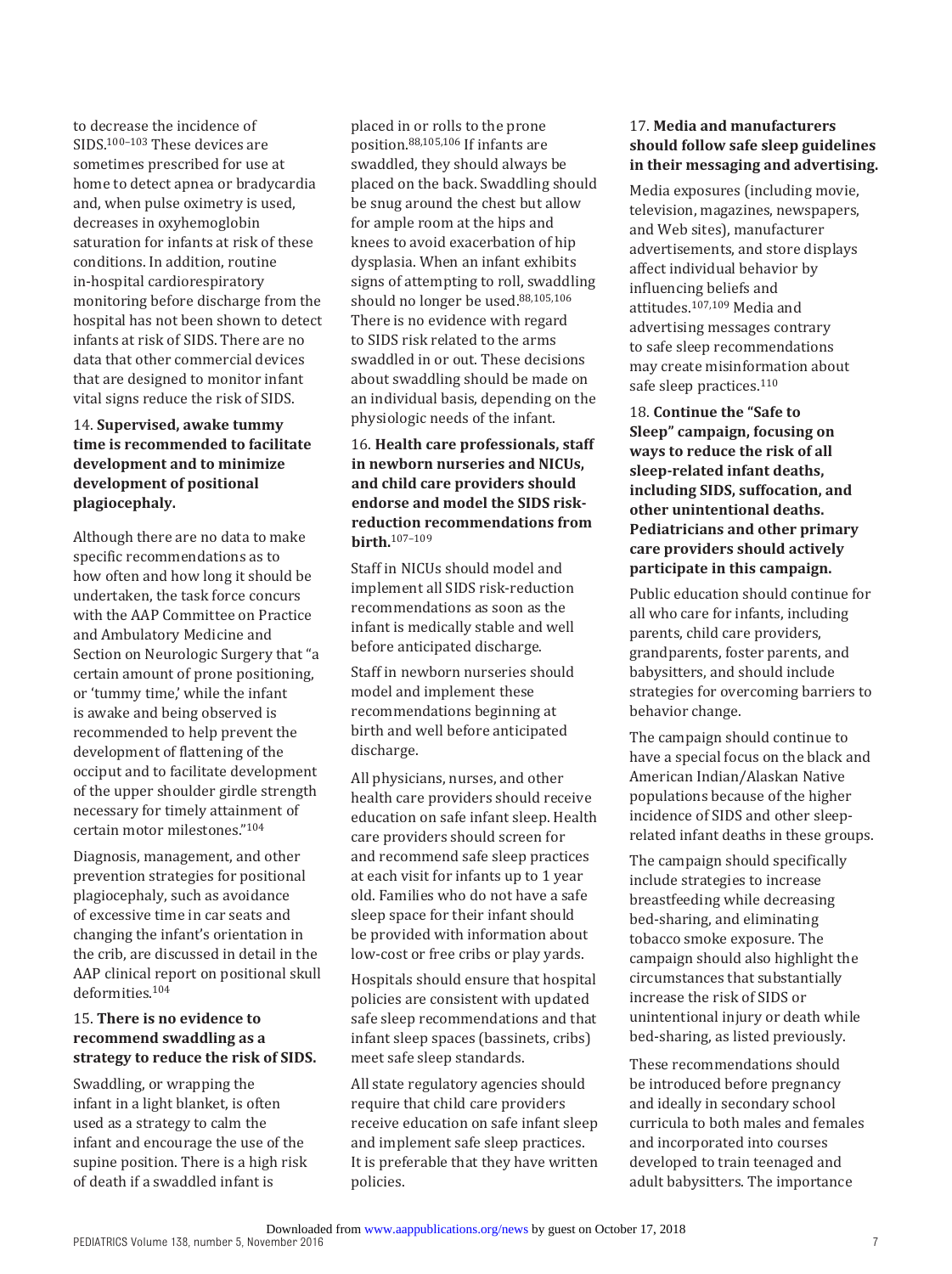of maternal preconceptional health, infant breastfeeding, and the avoidance of substance use (including alcohol and smoking) should be included in this training.

Safe sleep messages should be reviewed, revised, and reissued at least every 5 years to address the next generation of new parents and products on the market.

19. **Continue research and surveillance on the risk factors, causes, and pathophysiologic mechanisms of SIDS and other sleep-related infant deaths, with the ultimate goal of eliminating these deaths altogether.**

Education campaigns need to be evaluated, and innovative intervention methods need to be encouraged and funded.

Continued research and improved surveillance on the etiology and pathophysiologic basis of SIDS should be funded.

Standardized protocols for death scene investigations, as per Centers for Disease Control and Prevention protocol, should continue to be implemented. Comprehensive autopsies, including full external and internal examination of all major organs and tissues including the brain; complete radiographs; metabolic testing; and toxicology screening should be performed. Training about how to conduct a comprehensive death scene investigation offered to medical examiners, coroners, death scene investigators, first responders, and law enforcement should continue; and resources to maintain training and conduct of these investigations need to be allocated. In addition, child death reviews, with involvement of pediatricians and other primary care providers, should be supported and funded.

Improved and widespread surveillance of SIDS and SUID cases should be implemented and funded.

Federal and private funding agencies should remain committed to all

aspects of the aforementioned research.

#### **ACKNOWLEDGMENTS**

We acknowledge the contributions provided by others to the collection and interpretation of data examined in preparation of this report. We are particularly grateful for the independent biostatistical report submitted by Robert W. Platt, PhD.

#### **LEAD AUTHOR**

Rachel Y. Moon, MD, FAAP

#### **TASK FORCE ON SUDDEN INFANT DEATH SYNDROME**

Rachel Y. Moon, MD, FAAP, Chairperson Robert A. Darnall, MD Lori Feldman-Winter, MD, MPH, FAAP Michael H. Goodstein, MD, FAAP Fern R. Hauck, MD, MS

#### **CONSULTANTS**

Marian Willinger, PhD – Eunice Kennedy Shriver *National Institute for Child Health and Human Development* Carrie K. Shapiro-Mendoza, PhD, MPH – *Centers* 

*for Disease Control and Prevention*

#### **STAFF**

James Couto, MA

#### **ABBREVIATIONS**

- AAP: American Academy of Pediatrics
- CPSC: Consumer Product Safety Commission
- SIDS: sudden infant death syndrome
- SUID: sudden unexpected infant death

#### **REFERENCES**

- 1. Willinger M, James LS, Catz C. Defining the sudden infant death syndrome (SIDS): deliberations of an expert panel convened by the National Institute of Child Health and Human Development. *Pediatr Pathol*. 1991;11(5):677–684
- 2. Ebell MH, Siwek J, Weiss BD, et al. Strength of recommendation

taxonomy (SORT): a patient-centered approach to grading evidence in the medical literature. *Am Fam Physician*. 2004;69(3):548–556

- 3. Moon RY; AAP Task Force on Sudden Infant Death Syndrome. SIDS and other sleep-related infant deaths: Evidence base for 2016 updated recommendations for a safe infant sleeping environment. *Pediatrics*. 2016;138(5):e20162940
- 4. Hauck FR, Herman SM, Donovan M, et al. Sleep environment and the risk of sudden infant death syndrome in an urban population: the Chicago Infant Mortality Study. *Pediatrics*. 2003; 111(5 pt 2):1207–1214
- 5. Li DK, Petitti DB, Willinger M, et al. Infant sleeping position and the risk of sudden infant death syndrome in California, 1997-2000. *Am J Epidemiol*. 2003;157(5):446–455
- 6. Blair PS, Fleming PJ, Smith IJ, et al; CESDI SUDI Research Group. Babies sleeping with parents: case-control study of factors influencing the risk of the sudden infant death syndrome. *BMJ*. 1999;319(7223):1457–1461
- 7. Fleming PJ, Blair PS, Bacon C, et al; Confidential Enquiry into Stillbirths and Deaths Regional Coordinators and Researchers. Environment of infants during sleep and risk of the sudden infant death syndrome: results of 1993-5 case-control study for confidential inquiry into stillbirths and deaths in infancy. *BMJ*. 1996;313(7051):191–195
- 8. Carpenter RG, Irgens LM, Blair PS, et al. Sudden unexplained infant death in 20 regions in Europe: case control study. *Lancet*. 2004;363(9404):185–191
- 9. Malloy MH. Trends in postneonatal aspiration deaths and reclassification of sudden infant death syndrome: impact of the "Back to Sleep" program. *Pediatrics*. 2002;109(4):661–665
- 10. Tablizo MA, Jacinto P, Parsley D, Chen ML, Ramanathan R, Keens TG. Supine sleeping position does not cause clinical aspiration in neonates in hospital newborn nurseries. *Arch Pediatr Adolesc Med*. 2007;161(5):507–510
- 11. Vandenplas Y, Rudolph CD, Di Lorenzo C, et al; North American Society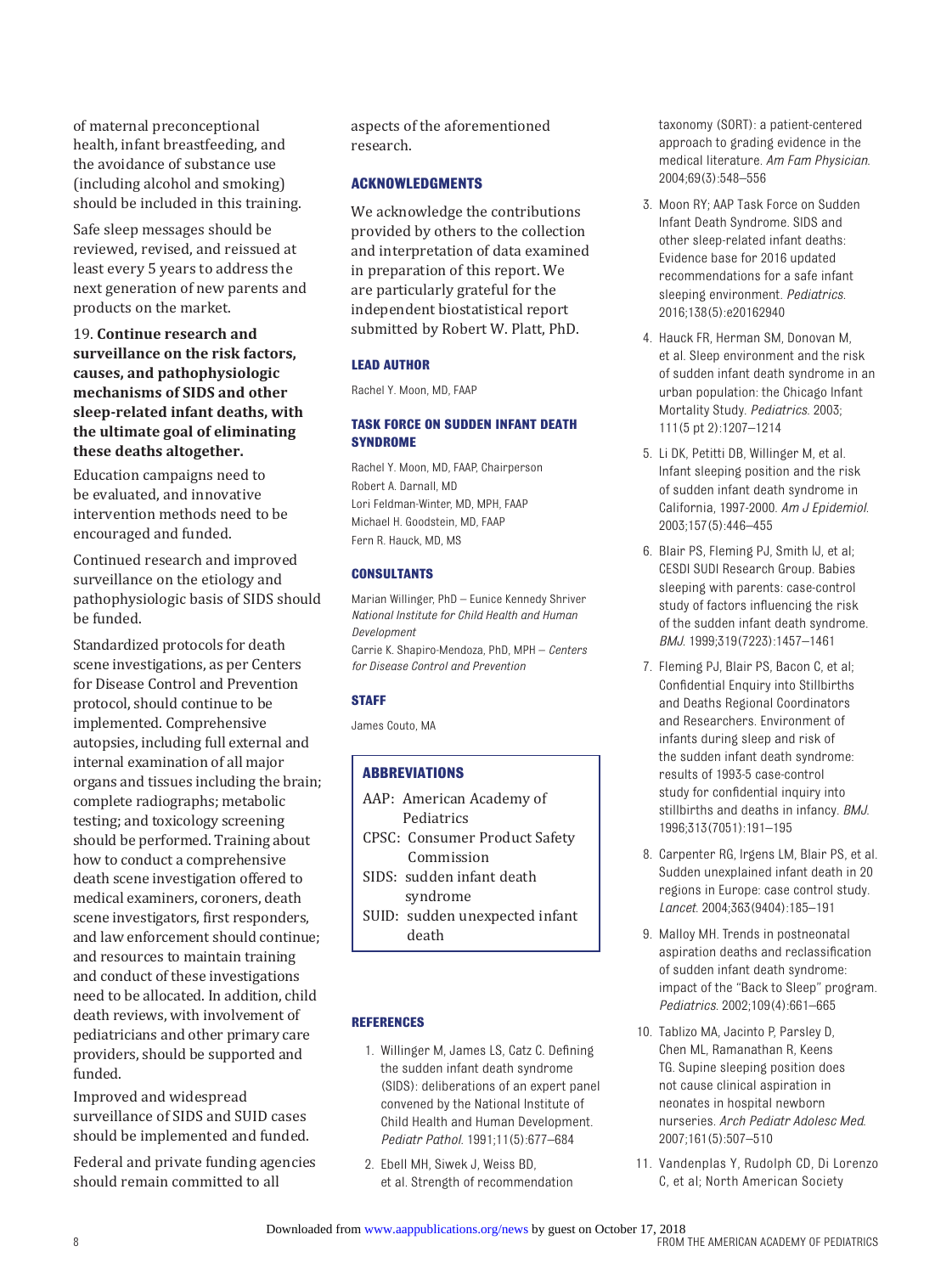for Pediatric Gastroenterology Hepatology and Nutrition; European Society for Pediatric Gastroenterology Hepatology and Nutrition. Pediatric gastroesophageal reflux clinical practice guidelines: joint recommendations of the North American Society for Pediatric Gastroenterology, Hepatology, and Nutrition (NASPGHAN) and the European Society for Pediatric Gastroenterology, Hepatology, and Nutrition (ESPGHAN). *J Pediatr Gastroenterol Nutr*. 2009;49(4):498–547

- 12. Tobin JM, McCloud P, Cameron DJ. Posture and gastro-oesophageal reflux: a case for left lateral positioning. *Arch Dis Child*. 1997;76(3):254–258
- 13. Malloy MH, Hoffman HJ. Prematurity, sudden infant death syndrome, and age of death. *Pediatrics*. 1995;96(3 pt 1):464–471
- 14. Sowter B, Doyle LW, Morley CJ, Altmann A, Halliday J. Is sudden infant death syndrome still more common in very low birthweight infants in the 1990s? *Med J Aust*. 1999;171(8):411–413
- 15. Oyen N, Markestad T, Skaerven R, et al. Combined effects of sleeping position and prenatal risk factors in sudden infant death syndrome: the Nordic Epidemiological SIDS Study. *Pediatrics*. 1997;100(4):613–621
- 16. American Academy of Pediatrics Committee on Fetus and Newborn. Hospital discharge of the high-risk neonate. *Pediatrics*. 2008;122(5):1119–1126
- 17. Winter-Feldman L, Golsmith JP; American Academy of Pediatrics Committee on Fetus and Newborn. Safe sleep and skin-to-skin care in the neonatal period for healthy term newborns. *Pediatrics*. 2016;138(3):e20161889
- 18. Colvin JD, Collie-Akers V, Schunn C, Moon RY. Sleep environment risks for younger and older infants. *Pediatrics*. 2014;134(2):e406–e412
- 19. Kemp JS, Nelson VE, Thach BT. Physical properties of bedding that may increase risk of sudden infant death syndrome in prone-sleeping infants. *Pediatr Res*. 1994;36(1 pt 1): 7–11
- 20. Kemp JS, Livne M, White DK, Arfken CL. Softness and potential to cause rebreathing: differences in bedding used by infants at high and low risk for sudden infant death syndrome. *J Pediatr*. 1998;132(2):234–239
- 21. US Consumer Product Safety Commission. *Crib Safety Tips: Use Your Crib Safely*, CPSC Document 5030. Washington, DC: US Consumer Product Safety Commission; 2006
- 22. US Consumer Product Safety Commission. Safety standard for bedside sleepers. *Fed Reg*. 2014;79(10):2581–2589
- 23. Ostfeld BM, Perl H, Esposito L, et al. Sleep environment, positional, lifestyle, and demographic characteristics associated with bed sharing in sudden infant death syndrome cases: a population-based study. *Pediatrics*. 2006;118(5):2051–2059
- 24. Scheers NJ, Rutherford GW, Kemp JS. Where should infants sleep? A comparison of risk for suffocation of infants sleeping in cribs, adult beds, and other sleeping locations. *Pediatrics*. 2003;112(4):883–889
- 25. Bass JL, Bull M. Oxygen desaturation in term infants in car safety seats. *Pediatrics*. 2002;110(2 pt 1):401–402
- 26. Kornhauser Cerar L, Scirica CV, Stucin Gantar I, Osredkar I don'D, Neubauer D, Kinane TB. A comparison of respiratory patterns in healthy term infants placed in car safety seats and beds. *Pediatrics*. 2009;124(3). Available at: www.pediatrics.org/cgi/content/full/ 124/3/e396
- 27. Côté A, Bairam A, Deschenes M, Hatzakis G. Sudden infant deaths in sitting devices. *Arch Dis Child*. 2008;93(5):384–389
- 28. Merchant JR, Worwa C, Porter S, Coleman JM, deRegnier RA. Respiratory instability of term and near-term healthy newborn infants in car safety seats. *Pediatrics*. 2001;108(3):647–652
- 29. Willett LD, Leuschen MP, Nelson LS, Nelson RM Jr. Risk of hypoventilation in premature infants in car seats. *J Pediatr*. 1986;109(2):245–248
- 30. Batra EK, Midgett JD, Moon RY. Hazards associated with sitting and carrying devices for children

two years and younger. *J Pediatr*. 2015;167(1):183–187

- 31. US Consumer Product Safety Commission. Safety Standard for Sling Carriers. *Fed Reg*. 2014;79(141):42724–42734
- 32. Desapriya EB, Joshi P, Subzwari S, Nolan M. Infant injuries from child restraint safety seat misuse at British Columbia Children's Hospital. *Pediatr Int*. 2008;50(5):674–678
- 33. Graham CJ, Kittredge D, Stuemky JH. Injuries associated with child safety seat misuse. *Pediatr Emerg Care*. 1992;8(6):351–353
- 34. Parikh SN, Wilson L. Hazardous use of car seats outside the car in the United States, 2003-2007. *Pediatrics*. 2010;126(2):352–357
- 35. Pollack-Nelson C. Fall and suffocation injuries associated with in-home use of car seats and baby carriers. *Pediatr Emerg Care*. 2000;16(2):77–79
- 36. Wickham T, Abrahamson E. Head injuries in infants: the risks of bouncy chairs and car seats. *Arch Dis Child*. 2002;86(3):168–169
- 37. Ip S, Chung M, Raman G, Trikalinos TA, Lau J. A summary of the Agency for Healthcare Research and Quality's evidence report on breastfeeding in developed countries. *Breastfeed Med*. 2009;4(suppl 1):S17–S30
- 38. Vennemann MM, Bajanowski T, Brinkmann B, et al; GeSID Study Group. Does breastfeeding reduce the risk of sudden infant death syndrome? *Pediatrics*. 2009;123(3). Available at: www.pediatrics.org/cgi/content/full/ 123/3/e406
- 39. Hauck FR, Thompson JM, Tanabe KO, Moon RY, Vennemann MM. Breastfeeding and reduced risk of sudden infant death syndrome: a meta-analysis. *Pediatrics*. 2011;128(1):103–110
- 40. Eidelman AI, Schanler RJ; Section on Breastfeeding. Breastfeeding and the use of human milk. *Pediatrics*. 2012;129(3). Available at: www. pediatrics.org/cgi/content/full/129/3/ e827
- 41. Mitchell EA, Thompson JMD. Co-sleeping increases the risk of SIDS, but sleeping in the parents' bedroom lowers it. In: Rognum TO,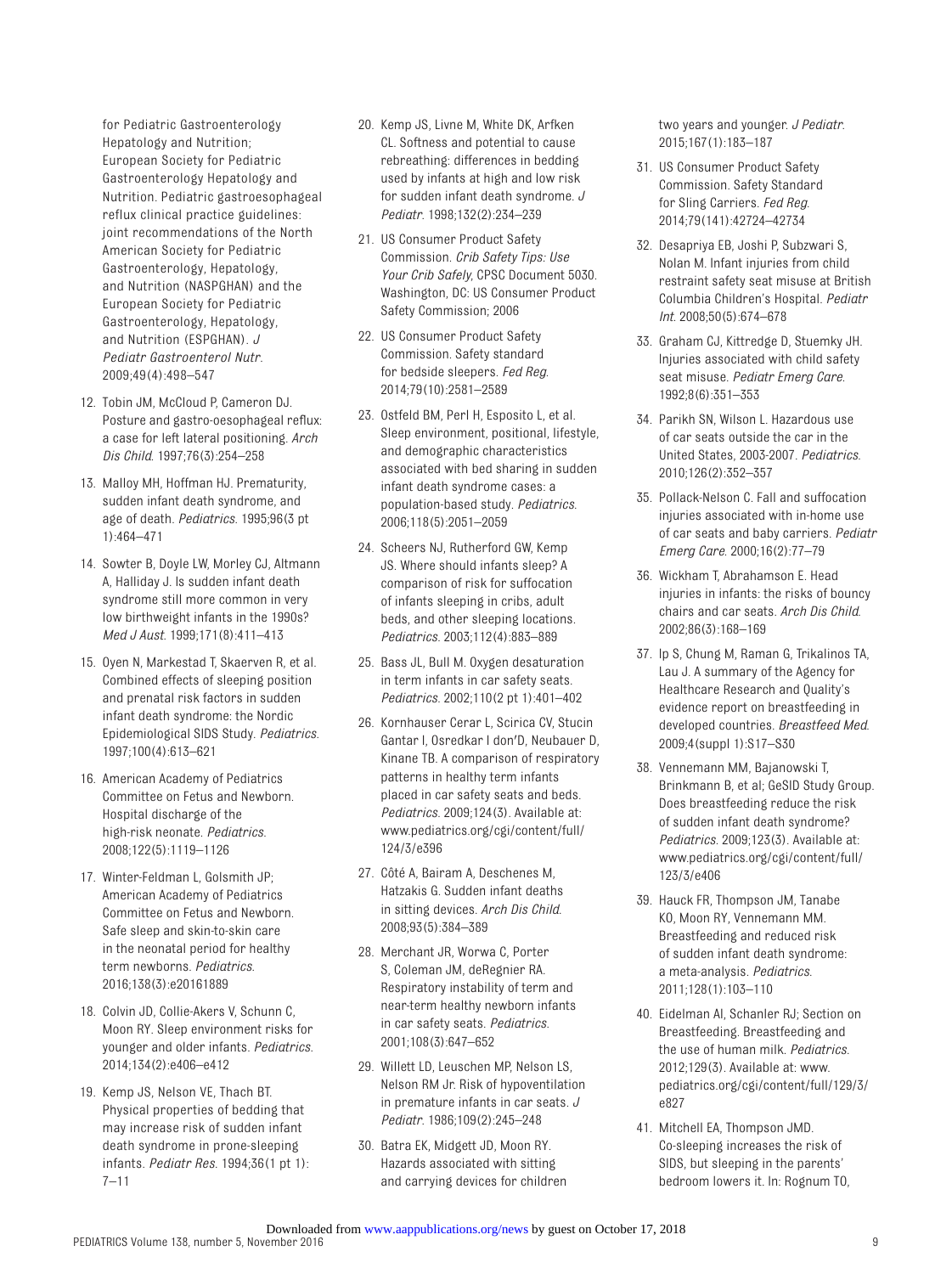ed. *Sudden Infant Death Syndrome: New Trends in the Nineties*. Oslo, Norway: Scandinavian University Press; 1995:266–269

- 42. Tappin D, Ecob R, Brooke H. Bedsharing, roomsharing, and sudden infant death syndrome in Scotland: a case-control study. *J Pediatr*. 2005;147(1):32–37
- 43. McGarvey C, McDonnell M, Chong A, O'Regan M, Matthews T. Factors relating to the infant's last sleep environment in sudden infant death syndrome in the Republic of Ireland. *Arch Dis Child*. 2003;88(12):1058–1064
- 44. Rechtman LR, Colvin JD, Blair PS, Moon RY. Sofas and infant mortality. *Pediatrics*. 2014;134(5). Available at: www.pediatrics.org/cgi/content/full/ 134/5/e1293
- 45. McGarvey C, McDonnell M, Hamilton K, O'Regan M, Matthews T. An 8 year study of risk factors for SIDS: bed-sharing versus non-bed-sharing. *Arch Dis Child*. 2006;91(4):318–323
- 46. Vennemann MM, Hense HW, Bajanowski T, et al Bed sharing and the risk of sudden infant death syndrome: can we resolve the debate? *J Pediatr*. 2012;160(1):44–48, e42
- 47. Blair PS, Platt MW, Smith IJ, Fleming PJ; CESDI SUDI Research Group. Sudden infant death syndrome and sleeping position in pre-term and low birth weight infants: an opportunity for targeted intervention. *Arch Dis Child*. 2006;91(2):101–106
- 48. Carpenter R, McGarvey C, Mitchell EA, et al. Bed sharing when parents do not smoke: is there a risk of SIDS? An individual level analysis of five major case-control studies. *BMJ Open*. 2013;3(5):e002299
- 49. Arnestad M, Andersen M, Vege A, Rognum TO. Changes in the epidemiological pattern of sudden infant death syndrome in southeast Norway, 1984-1998: implications for future prevention and research. *Arch Dis Child*. 2001;85(2):108–115
- 50. Scragg R, Mitchell EA, Taylor BJ, et al; New Zealand Cot Death Study Group. Bed sharing, smoking, and alcohol in the sudden infant death syndrome. *BMJ*. 1993;307(6915):1312–1318
- 51. Blair PS, Sidebotham P, Evason-Coombe C, Edmonds M, Heckstall-Smith EM, Fleming P. Hazardous cosleeping environments and risk factors amenable to change: case-control study of SIDS in south west England. *BMJ*. 2009;339:b3666
- 52. Blair PS, Sidebotham P, Pease A, Fleming PJ. Bed-sharing in the absence of hazardous circumstances: is there a risk of sudden infant death syndrome? An analysis from two case-control studies conducted in the UK. *PLoS One*. 2014;9(9):e107799
- 53. Fu LY, Moon RY, Hauck FR. Bed sharing among black infants and sudden infant death syndrome: interactions with other known risk factors. *Acad Pediatr*. 2010;10(6):376–382
- 54. Tomashek KM, Wallman C; American Academy of Pediatrics Committee on Fetus and Newborn. Cobedding twins and higher-order multiples in a hospital setting. *Pediatrics*. 2007;120(6):1359–1366
- 55. Chiodini BA, Thach BT. Impaired ventilation in infants sleeping facedown: potential significance for sudden infant death syndrome. *J Pediatr*. 1993;123(5):686–692
- 56. Sakai J, Kanetake J, Takahashi S, Kanawaku Y, Funayama M. Gas dispersal potential of bedding as a cause for sudden infant death. *Forensic Sci Int*. 2008;180(2–3):93–97
- 57. Patel AL, Harris K, Thach BT. Inspired CO(2) and O(2) in sleeping infants rebreathing from bedding: relevance for sudden infant death syndrome. *J Appl Physiol (1985)*. 2001;91(6):2537–2545
- 58. Kanetake J, Aoki Y, Funayama M. Evaluation of rebreathing potential on bedding for infant use. *Pediatr Int*. 2003;45(3):284–289
- 59. Brooke H, Gibson A, Tappin D, Brown H. Case-control study of sudden infant death syndrome in Scotland, 1992-5. *BMJ*. 1997;314(7093):1516–1520
- 60. L'Hoir MP, Engelberts AC, van Well GTJ, et al. Risk and preventive factors for cot death in The Netherlands, a low-incidence country. *Eur J Pediatr*. 1998;157(8):681–688
- 61. Markestad T, Skadberg B, Hordvik E, Morild I, Irgens LM. Sleeping position

and sudden infant death syndrome (SIDS): effect of an intervention programme to avoid prone sleeping. *Acta Paediatr*. 1995;84(4):375–378

- 62. Ponsonby A-L, Dwyer T, Couper D, Cochrane J. Association between use of a quilt and sudden infant death syndrome: case-control study. *BMJ*. 1998;316(7126):195–196
- 63. Beal SM, Byard RW. Accidental death or sudden infant death syndrome? *J Paediatr Child Health*. 1995;31(4):269–271
- 64. Wilson CA, Taylor BJ, Laing RM, Williams SM, Mitchell EA. Clothing and bedding and its relevance to sudden infant death syndrome: further results from the New Zealand Cot Death Study. *J Paediatr Child Health*. 1994;30(6):506–512
- 65. Thach BT, Rutherford GW Jr, Harris K. Deaths and injuries attributed to infant crib bumper pads. *J Pediatr*. 2007;151(3):271–274, 274.e1–274.e3
- 66. Scheers NJ, Woodard DW, Thach BT. Crib bumpers continue to cause infant deaths: a need for a new preventive approach. *J Pediatr*. 2016;169:93–97, e91
- 67. Hauck FR, Omojokun OO, Siadaty MS. Do pacifiers reduce the risk of sudden infant death syndrome? A meta-analysis. *Pediatrics*. 2005;116(5). Available at: www.pediatrics.org/cgi/ content/full/116/5/e716
- 68. Li DK, Willinger M, Pettiti DB, Odouli R, Liu L, Hoffman HJ. Use of a dummy (pacifier) during sleep and risk of sudden infant death syndrome (SIDS): population-based case-control study. *BMJ*. 2006;332(7532):18–22
- 69. Franco P, Scaillet S, Wermenbol V, Valente F, Groswasser J, Kahn A. The influence of a pacifier on infants' arousals from sleep. *J Pediatr*. 2000;136(6):775–779
- 70. Weiss PP, Kerbl R. The relatively short duration that a child retains a pacifier in the mouth during sleep: implications for sudden infant death syndrome. *Eur J Pediatr*. 2001;160(1):60–70
- 71. Getahun D, Amre D, Rhoads GG, Demissie K. Maternal and obstetric risk factors for sudden infant death syndrome in the United States. *Obstet Gynecol*. 2004;103(4):646–652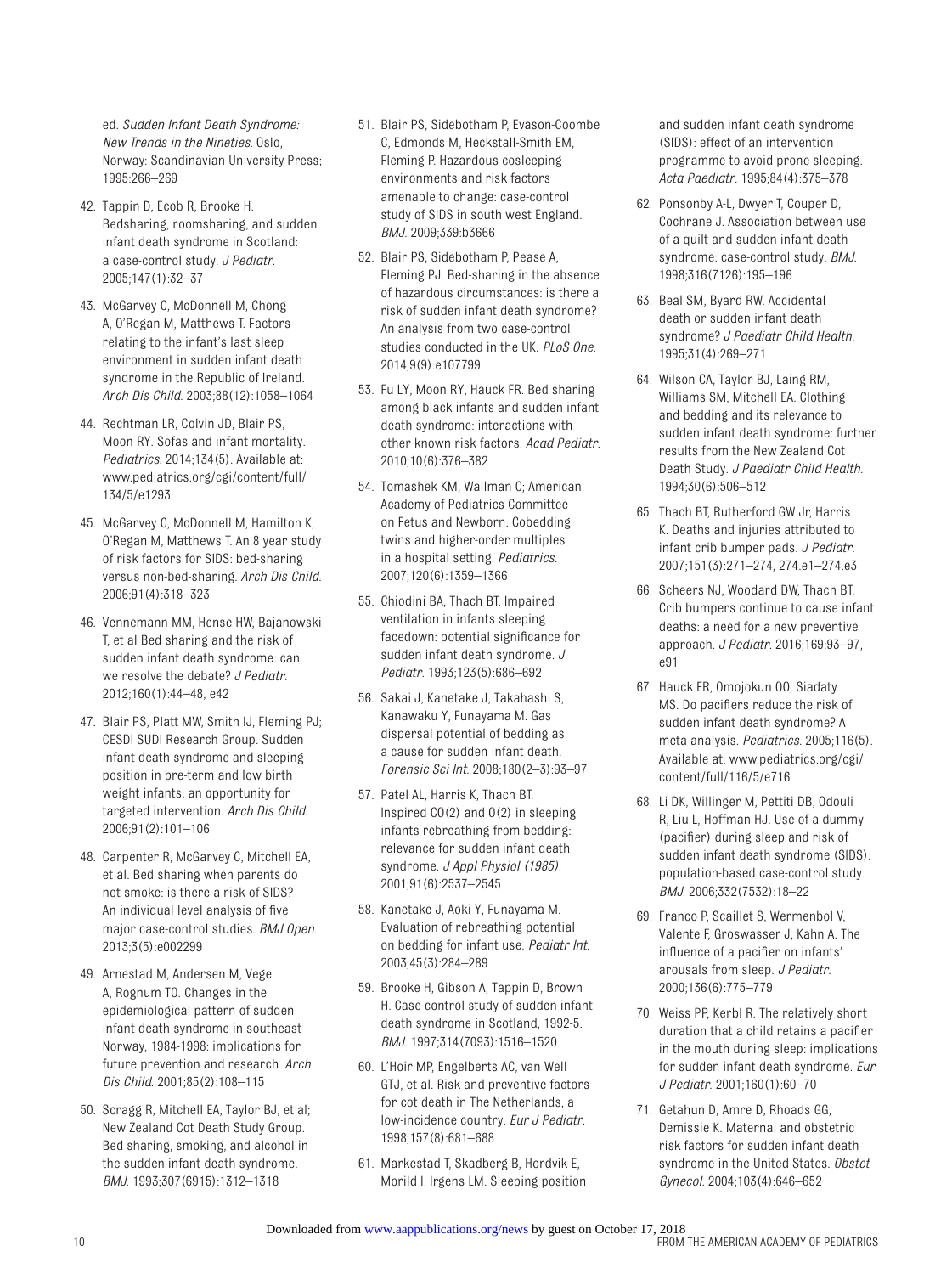- 72. Kraus JF, Greenland S, Bulterys M. Risk factors for sudden infant death syndrome in the US Collaborative Perinatal Project. *Int J Epidemiol*. 1989;18(1):113–120
- 73. Paris CA, Remler R, Daling JR. Risk factors for sudden infant death syndrome: changes associated with sleep position recommendations. *J Pediatr*. 2001;139(6):771–777
- 74. Stewart AJ, Williams SM, Mitchell EA, Taylor BJ, Ford RP, Allen EM. Antenatal and intrapartum factors associated with sudden infant death syndrome in the New Zealand Cot Death Study. *J Paediatr Child Health*. 1995;31(5):473–478
- 75. Farber HJ, Walley SC, Groner JA, Nelson KE; Section on Tobacco Control. Clinical practice policy to protect children from tobacco, nicotine, and tobacco smoke [policy statement]. *Pediatrics*. 2015;136(5):1008–1017
- 76. Farber HJ, Groner J, Walley S, Nelson K; Section on Tobacco Control. Protecting children from tobacco, nicotine, and tobacco smoke [technical report]. *Pediatrics*. 2015;136(5). Available at: www.pediatrics.org/cgi/content/full/ 136/5/e1439
- 77. Zhang K, Wang X. Maternal smoking and increased risk of sudden infant death syndrome: a meta-analysis. *Leg Med (Tokyo)*. 2013;15(3):115–121
- 78. Rajegowda BK, Kandall SR, Falciglia H. Sudden unexpected death in infants of narcotic-dependent mothers. *Early Hum Dev*. 1978;2(3):219–225
- 79. Chavez CJ, Ostrea EM Jr, Stryker JC, Smialek Z. Sudden infant death syndrome among infants of drugdependent mothers. *J Pediatr*. 1979;95(3):407–409
- 80. Durand DJ, Espinoza AM, Nickerson BG. Association between prenatal cocaine exposure and sudden infant death syndrome. *J Pediatr*. 1990;117(6):909–911
- 81. Ward SL, Bautista D, Chan L, et al. Sudden infant death syndrome in infants of substance-abusing mothers. *J Pediatr*. 1990;117(6):876–881
- 82. Rosen TS, Johnson HL. Drug-addicted mothers, their infants, and SIDS. *Ann N Y Acad Sci*. 1988;533:89–95
- 83. Kandall SR, Gaines J, Habel L, Davidson G, Jessop D. Relationship of maternal substance abuse to subsequent sudden infant death syndrome in offspring. *J Pediatr*. 1993;123(1):120–126
- 84. Fares I, McCulloch KM, Raju TN. Intrauterine cocaine exposure and the risk for sudden infant death syndrome: a meta-analysis. *J Perinatol*. 1997;17(3):179–182
- 85. O'Leary CM, Jacoby PJ, Bartu A, D'Antoine H, Bower C. Maternal alcohol use and sudden infant death syndrome and infant mortality excluding SIDS. *Pediatrics*. 2013;131(3). Available at: www.pediatrics.org/cgi/content/full/ 131/3/e770
- 86. Fleming PJ, Gilbert R, Azaz Y, et al. Interaction between bedding and sleeping position in the sudden infant death syndrome: a population based case-control study. *BMJ*. 1990;301(6743):85–89
- 87. Ponsonby A-L, Dwyer T, Gibbons LE, Cochrane JA, Jones ME, McCall MJ. Thermal environment and sudden infant death syndrome: case-control study. *BMJ*. 1992;304(6822):277–282
- 88. Ponsonby A-L, Dwyer T, Gibbons LE, Cochrane JA, Wang Y-G. Factors potentiating the risk of sudden infant death syndrome associated with the prone position. *N Engl J Med*. 1993;329(6):377–382
- 89. Iyasu S, Randall LL, Welty TK, et al. Risk factors for sudden infant death syndrome among northern plains Indians. *JAMA*. 2002;288(21):2717–2723
- 90. Blair PS, Mitchell EA, Heckstall-Smith EM, Fleming PJ. Head covering—a major modifiable risk factor for sudden infant death syndrome: a systematic review. *Arch Dis Child*. 2008;93(9):778–783
- 91. American Academy of Pediatrics Committee on Fetus and Newborn; ACOG Committee on Obstetric Practice. *Guidelines for Perinatal Care*. 7th ed. Elk Grove Village, IL: American Academy of Pediatrics; 2012
- 92. Immunization Safety Review Committee. Stratton K, Almario DA, Wizemann TM, McCormick MC, eds. *Immunization Safety Review: Vaccinations and Sudden Unexpected*

*Death in Infancy*. Washington, DC: National Academies Press; 2003

- 93. Moro PL, Arana J, Cano M, Lewis P, Shimabukuro TT. Deaths reported to the Vaccine Adverse Event Reporting System, United States, 1997-2013. *Clin Infect Dis*. 2015;61(6):980–987
- 94. Miller ER, Moro PL, Cano M, Shimabukuro TT. Deaths following vaccination: what does the evidence show? *Vaccine*. 2015;33(29):3288–3292
- 95. Moro PL, Jankosky C, Menschik D, et al. Adverse events following Haemophilus influenzae type b vaccines in the Vaccine Adverse Event Reporting System, 1990-2013. *J Pediatr*. 2015;166(4):992–997
- 96. Mitchell EA, Stewart AW, Clements M, Ford RPK; New Zealand Cot Death Study Group. Immunisation and the sudden infant death syndrome. *Arch Dis Child*. 1995;73(6):498–501
- 97. Jonville-Béra AP, Autret-Leca E, Barbeillon F, Paris-Llado J; French Reference Centers for SIDS. Sudden unexpected death in infants under 3 months of age and vaccination status—a case-control study. *Br J Clin Pharmacol*. 2001;51(3):271–276
- 98. Fleming PJ, Blair PS, Platt MW, Tripp J, Smith IJ, Golding J. The UK accelerated immunisation programme and sudden unexpected death in infancy: casecontrol study. *BMJ*. 2001;322(7290):822
- 99. Carolan PL, Wheeler WB, Ross JD, Kemp RJ. Potential to prevent carbon dioxide rebreathing of commercial products marketed to reduce sudden infant death syndrome risk. *Pediatrics*. 2000;105(4 pt 1):774–779
- 100. Hodgman JE, Hoppenbrouwers T. Home monitoring for the sudden infant death syndrome: the case against. *Ann N Y Acad Sci*. 1988;533:164–175
- 101. Ward SL, Keens TG, Chan LS, et al. Sudden infant death syndrome in infants evaluated by apnea programs in California. *Pediatrics*. 1986;77(4):451–458
- 102. Monod N, Plouin P, Sternberg B, et al. Are polygraphic and cardiopneumographic respiratory patterns useful tools for predicting the risk for sudden infant death syndrome? A 10-year study. *Biol Neonate*. 1986;50(3):147–153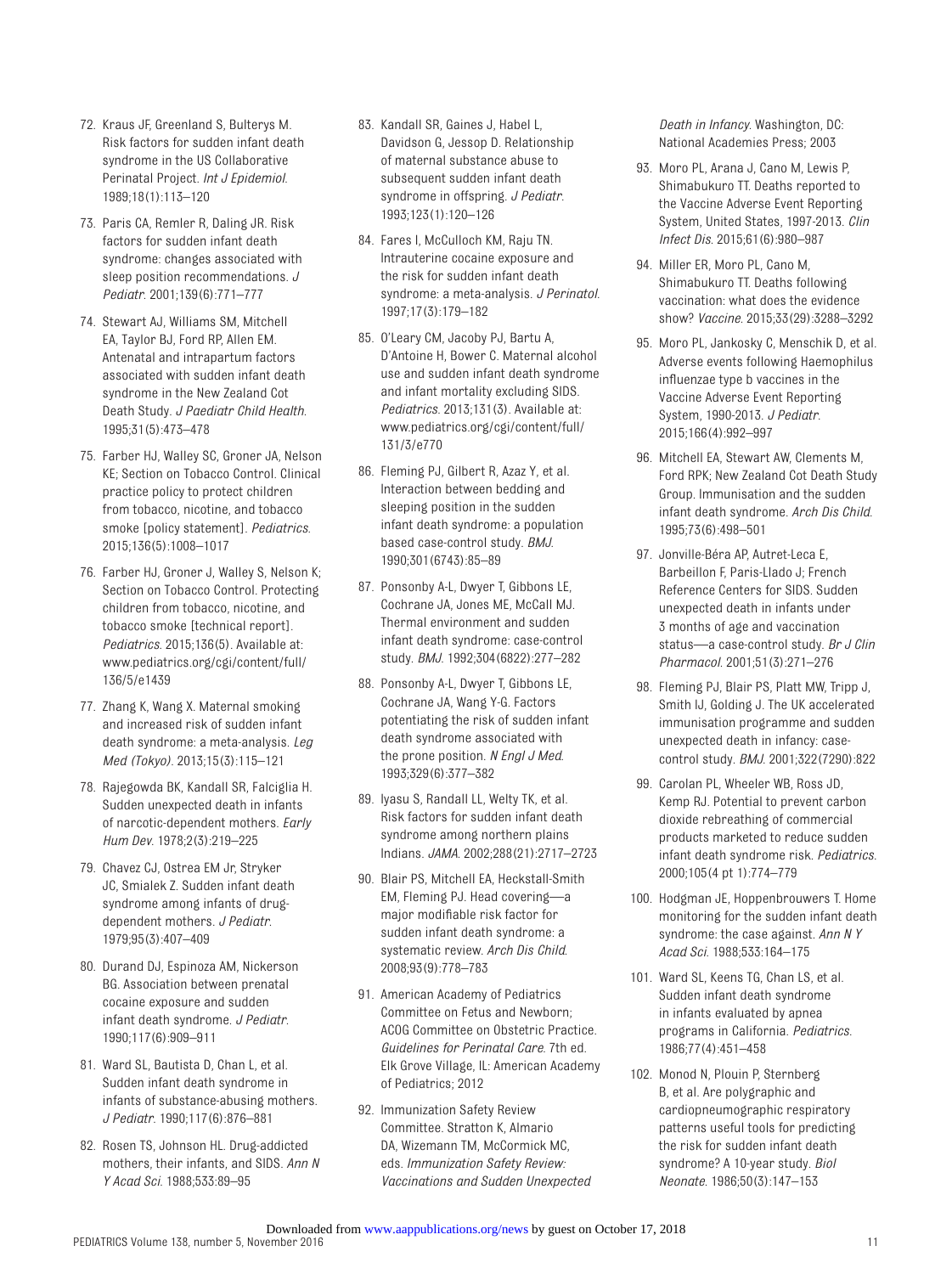- 103. Ramanathan R, Corwin MJ, Hunt CE, et al; Collaborative Home Infant Monitoring Evaluation (CHIME) Study Group. Cardiorespiratory events recorded on home monitors: comparison of healthy infants with those at increased risk for SIDS. *JAMA*. 2001;285(17):2199–2207
- 104. Laughlin J, Luerssen TG, Dias MS; Committee on Practice and Ambulatory Medicine; Section on Neurological Surgery. Prevention and management of positional skull deformities in infants. *Pediatrics*. 2011;128(6):1236–1241
- 105. van Sleuwen BE, Engelberts AC, Boere-Boonekamp MM, Kuis W,

Schulpen TW, L'Hoir MP. Swaddling: a systematic review. *Pediatrics*. 2007;120(4). Available at: www. pediatrics. org/ cgi/ content/ full/ 120/ 4/ e1097

- 106. McDonnell E, Moon RY. Infant deaths and injuries associated with wearable blankets, swaddle wraps, and swaddling. *J Pediatr*. 2014;164(5):1152–1156
- 107. Willinger M, Ko C-W, Hoffman HJ, Kessler RC, Corwin MJ. Factors associated with caregivers' choice of infant sleep position, 1994-1998: the National Infant Sleep Position Study. *JAMA*. 2000;283(16):2135–2142
- 108. Brenner RA, Simons-Morton BG, Bhaskar B, et al. Prevalence and predictors of the prone sleep position among inner-city infants. *JAMA*. 1998;280(4): 341–346
- 109. Von Kohorn I, Corwin MJ, Rybin DV, Heeren TC, Lister G, Colson ER. Influence of prior advice and beliefs of mothers on infant sleep position. *Arch Pediatr Adolesc Med*. 2010;164(4):363–369
- 110. Joyner BL, Gill-Bailey C, Moon RY. Infant sleep environments depicted in magazines targeted to women of childbearing age. *Pediatrics*. 2009;124(3):e416–e422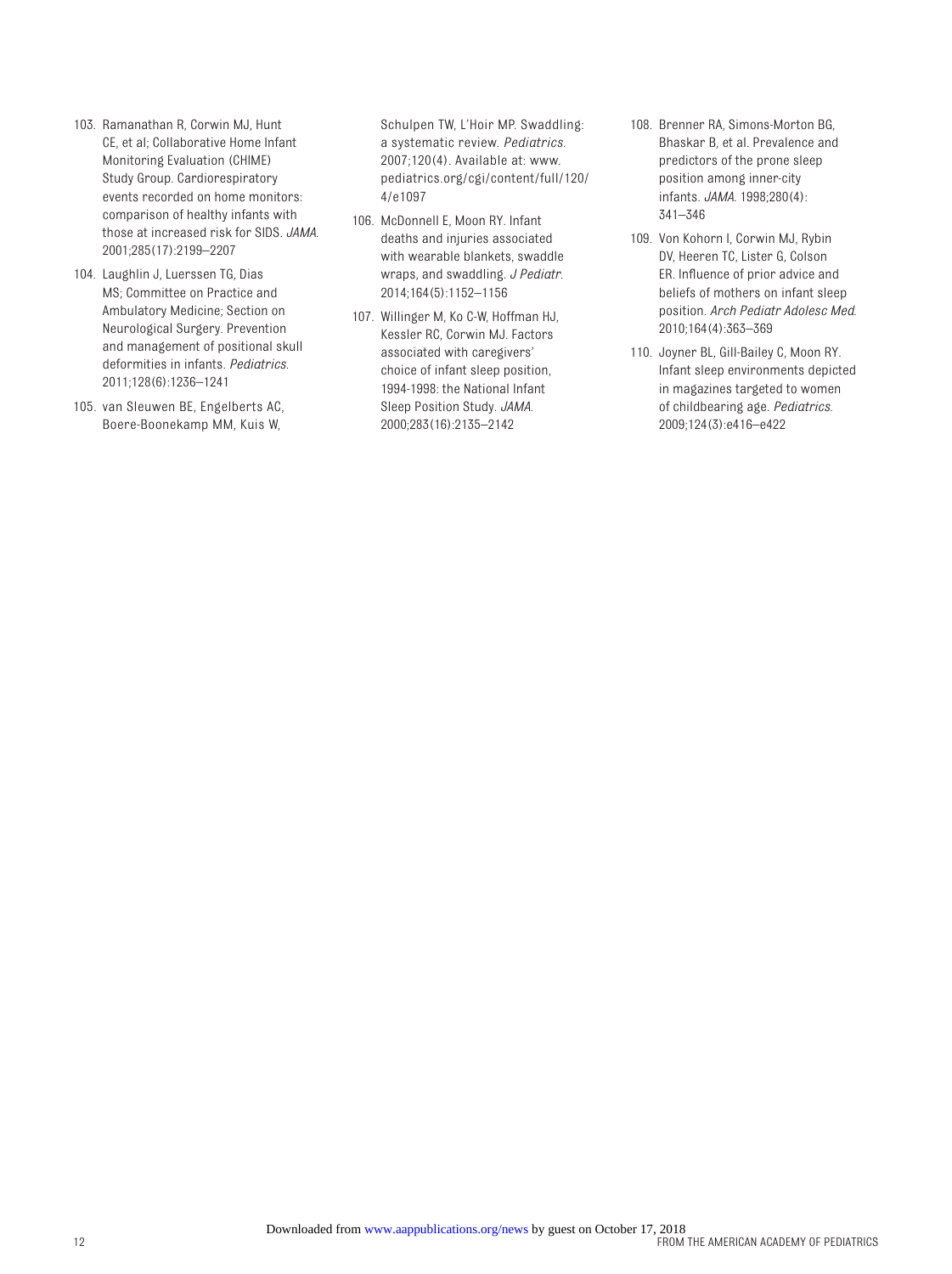### TASK FORCE ON SUDDEN INFANT DEATH SYNDROME **for a Safe Infant Sleeping Environment SIDS and Other Sleep-Related Infant Deaths: Updated 2016 Recommendations**

*Pediatrics* 2016;138;

г

DOI: 10.1542/peds.2016-2938 originally published online October 24, 2016;

| <b>Updated Information &amp;</b><br><b>Services</b> | including high resolution figures, can be found at:<br>http://pediatrics.aappublications.org/content/138/5/e20162938                                                                                                                                                                                                                                                                                                                                                                                                              |
|-----------------------------------------------------|-----------------------------------------------------------------------------------------------------------------------------------------------------------------------------------------------------------------------------------------------------------------------------------------------------------------------------------------------------------------------------------------------------------------------------------------------------------------------------------------------------------------------------------|
| <b>References</b>                                   | This article cites 104 articles, 43 of which you can access for free at:<br>http://pediatrics.aappublications.org/content/138/5/e20162938#BIBL                                                                                                                                                                                                                                                                                                                                                                                    |
| <b>Subspecialty Collections</b>                     | This article, along with others on similar topics, appears in the<br>following collection(s):<br><b>Current Policy</b><br>http://www.aappublications.org/cgi/collection/current_policy<br><b>Task Force on Sudden Infant Death Syndrome</b><br>http://www.aappublications.org/cgi/collection/task_force_on_sudden<br>_infant_death_syndrome<br><b>Fetus/Newborn Infant</b><br>http://www.aappublications.org/cgi/collection/fetus:newborn_infant_<br>sub<br><b>SIDS</b><br>http://www.aappublications.org/cgi/collection/sids_sub |
| Permissions & Licensing                             | Information about reproducing this article in parts (figures, tables) or<br>in its entirety can be found online at:<br>http://www.aappublications.org/site/misc/Permissions.xhtml                                                                                                                                                                                                                                                                                                                                                 |
| <b>Reprints</b>                                     | Information about ordering reprints can be found online:<br>http://www.aappublications.org/site/misc/reprints.xhtml                                                                                                                                                                                                                                                                                                                                                                                                               |